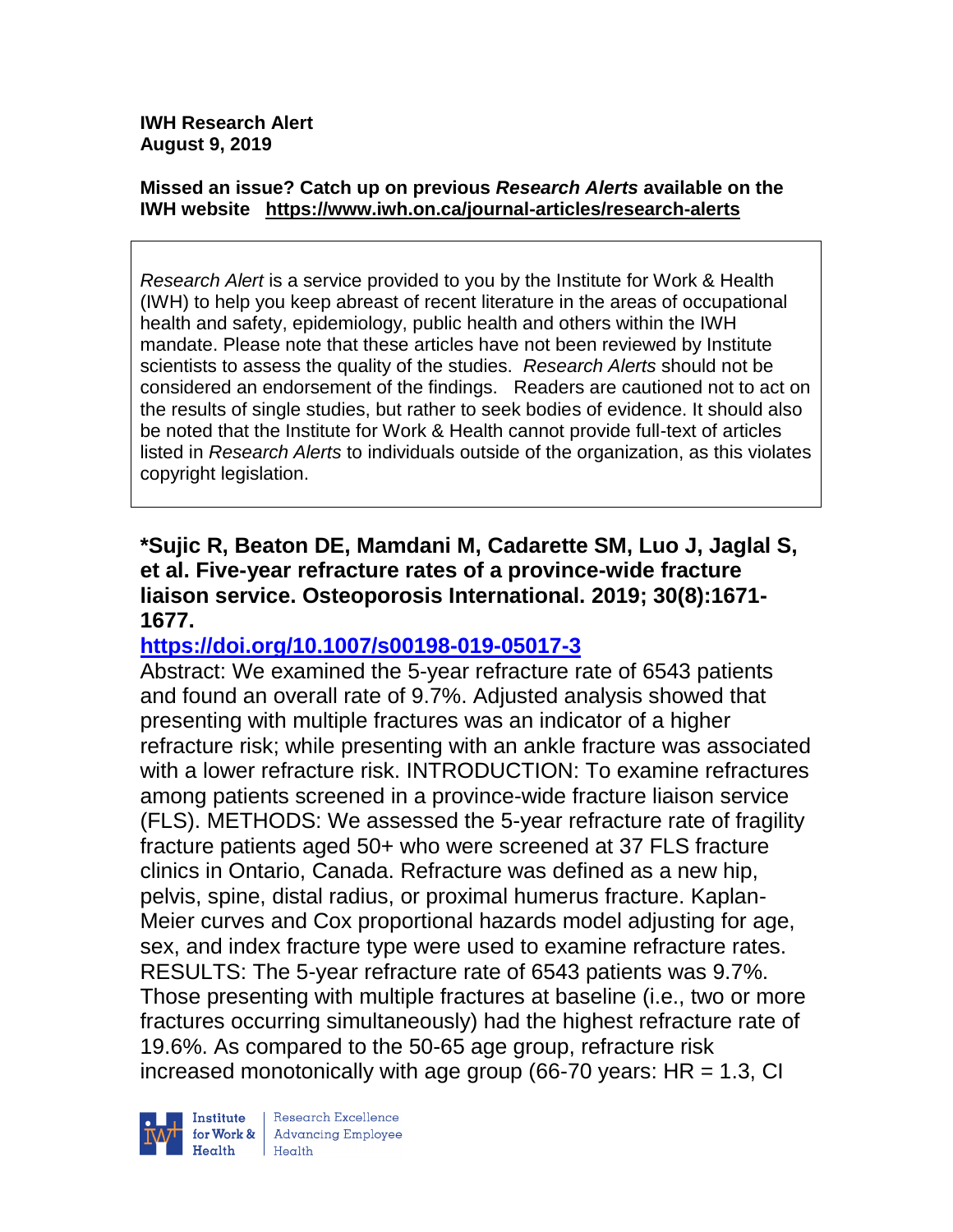95%, 1.0-1.7; 71-80 years: HR = 1.7, CI 1.4-2.1; 81+ years: HR = 3.0, CI 2.4-3.7). Relative to distal radius, presenting with multiple fractures at screening was associated with a higher risk of refracture (HR = 2.3 CI 1.6-3.1), while presenting with an ankle fracture was associated with a lower risk of refracture (HR =  $0.7$  CI 0.6-0.9). Sex was not a statistically significant predictor of refracture risk in this cohort (HR = 1.2, CI 1.0-1.5). CONCLUSIONS: One in ten patients in our cohort refractured within 5 years after baseline. Presenting with multiple fractures was an indicator of a higher refracture risk, while presenting with an ankle fracture was associated with a lower refracture risk. A more targeted FLS approach may be appropriate for patients at a higher refracture risk

#### **Cicerone KD, Goldin Y, Ganci K, Rosenbaum A, Wethe JV, Langenbahn DM, et al. Evidence-based cognitive rehabilitation: systematic review of the literature from 2009 through 2014. Archives of Physical Medicine & Rehabilitation. 2019; 100(8):1515-1533.**

## **<https://doi.org/10.1016/j.apmr.2019.02.011>**

Abstract: OBJECTIVES: To conduct an updated, systematic review of the clinical literature, classify studies based on the strength of research design, and derive consensual, evidence-based clinical recommendations for cognitive rehabilitation of people with traumatic brain injury (TBI) or stroke. DATA SOURCES: Online PubMed and print journal searches identified citations for 250 articles published from 2009 through 2014. STUDY SELECTION: Selected for inclusion were 186 articles after initial screening. Fifty articles were initially excluded (24 focusing on patients without neurologic diagnoses, pediatric patients, or other patients with neurologic diagnoses, 10 noncognitive interventions, 13 descriptive protocols or studies, 3 nontreatment studies). Fifteen articles were excluded after complete review (1 other neurologic diagnosis, 2 nontreatment studies, 1 qualitative study, 4 descriptive articles, 7 secondary analyses). 121 studies were fully reviewed. DATA EXTRACTION: Articles were reviewed by the Cognitive Rehabilitation Task Force (CRTF) members according to specific criteria for study design and quality, and classified as providing class I, class II, or class III evidence. Articles were assigned to 1 of 6 possible categories (based on interventions for attention, vision and neglect, language and



| Research Excellence Institute Research Excellence<br>
for Work & Advancing Employee<br>
Hogith Hogith Health Health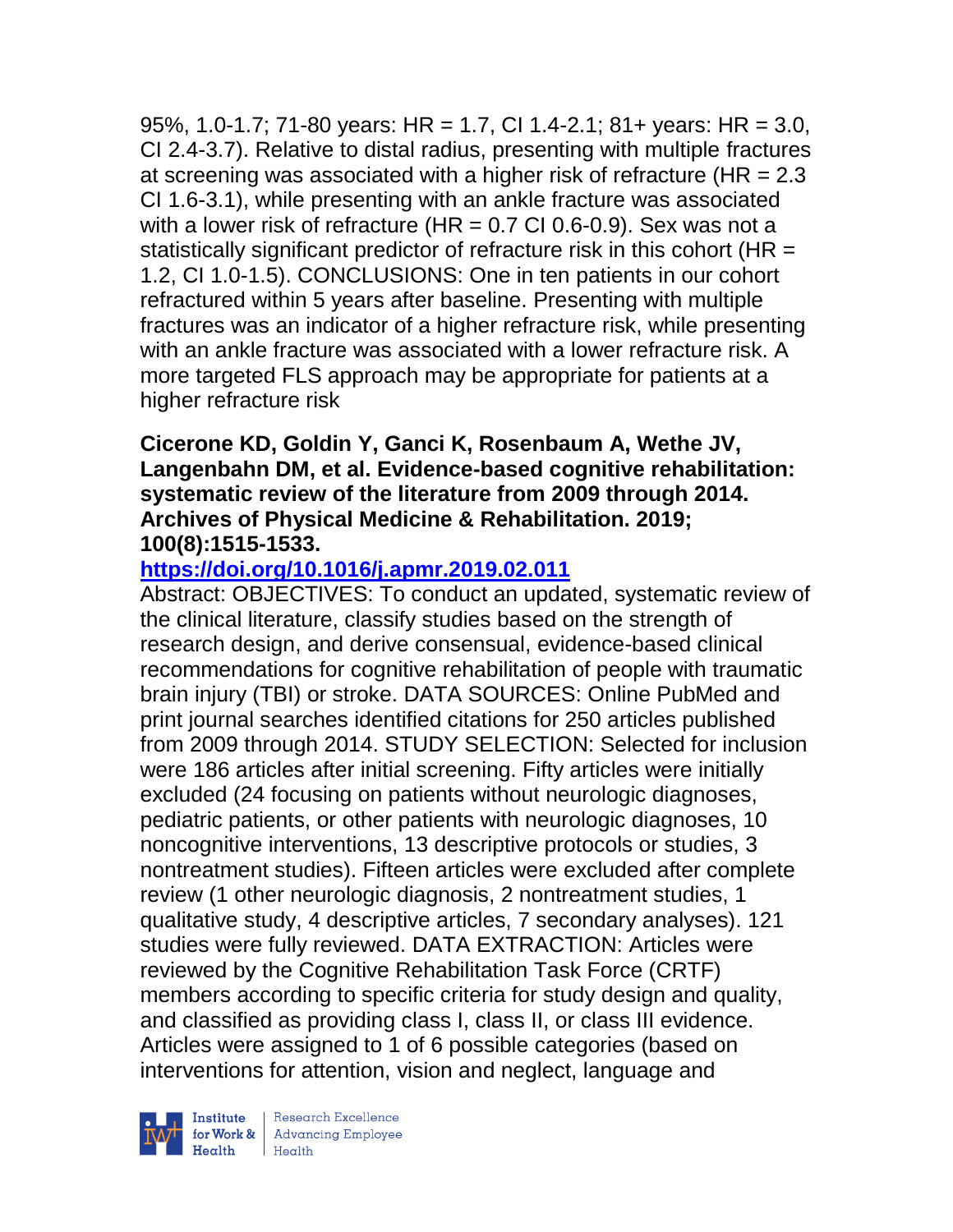communication skills, memory, executive function, or comprehensiveintegrated interventions). DATA SYNTHESIS: Of 121 studies, 41 were rated as class I, 3 as class Ia, 14 as class II, and 63 as class III. Recommendations were derived by CRTF consensus from the relative strengths of the evidence, based on the decision rules applied in prior reviews. CONCLUSIONS: CRTF has now evaluated 491 articles (109 class I or Ia, 68 class II, and 314 class III) and makes 29 recommendations for evidence-based practice of cognitive rehabilitation (9 Practice Standards, 9 Practice Guidelines, 11 Practice Options). Evidence supports Practice Standards for (1) attention deficits after TBI or stroke; (2) visual scanning for neglect after right-hemisphere stroke; (3) compensatory strategies for mild memory deficits; (4) language deficits after left-hemisphere stroke; (5) social-communication deficits after TBI; (6) metacognitive strategy training for deficits in executive functioning; and (7) comprehensiveholistic neuropsychological rehabilitation to reduce cognitive and functional disability after TBI or stroke

### **Demarchi SJ, Oliveira CB, Franco MR, Morelhao PK, Hisamatsu TM, Silva FG, et al. Association of perceived physical overload at work with pain and disability in patients with chronic nonspecific low back pain: a 6-month longitudinal study. European Spine Journal. 2019; 28(7):1586-1593.**

## **<https://doi.org/10.1007/s00586-019-05986-3>**

Abstract: BACKGROUND: Physical overload at work has been described as a risk factor for the development of low back pain. However, few studies have investigated the prognostic value of perceived physical overload at work in patients with chronic low back pain. OBJECTIVE: To investigate the association of perceived physical overload at work with pain and disability over a period of 6 months in patients with chronic non-specific low back pain. METHODS: Patients with chronic LBP seeking physiotherapy care were considered eligible. Clinical data collected were: pain intensity, disability, fear of movement, depression and perceived physical overload at work. Linear regression analyses were used to investigate the association of perceived physical workload at work at baseline with pain intensity and disability at 6-month follow-up. The total score and the score for each category of the physical overload at work questionnaire were analyzed separately. RESULTS: Ninety-two

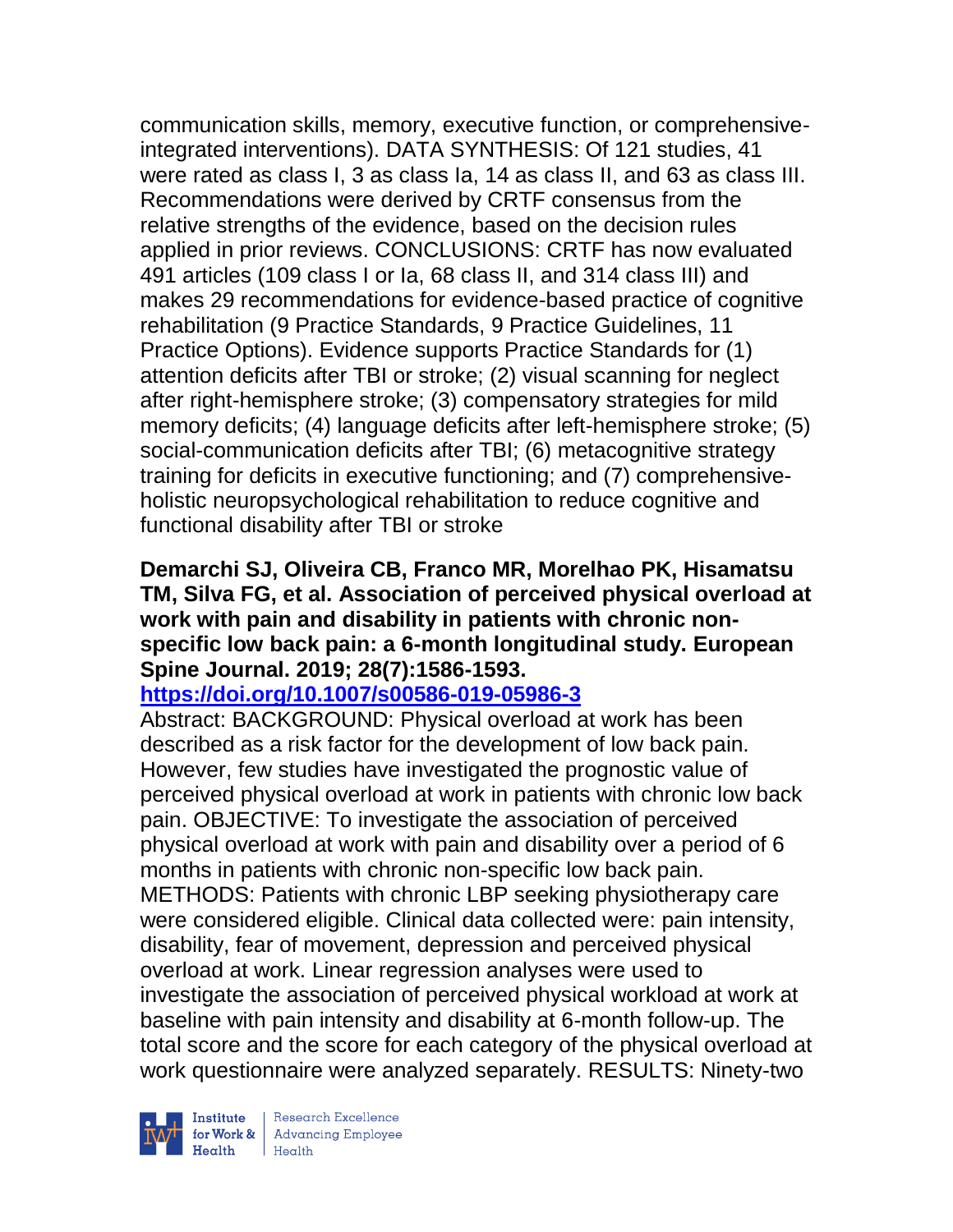patients with chronic low back pain were included in the analysis. The subcategories of the physical overload questionnaire were not significantly associated with pain intensity at 6-month follow-up. However, age, disability at baseline and perceived physical overload related to postures of the trunk  $(B = -0.6095\% \text{ CI} - 1.18 \text{ to } -0.02)$ and related to positions of the arms  $(B = 2.7295\% \text{ Cl } 0.07 \text{ to } 5.37)$ were significantly associated with disability at 6-month follow-up. CONCLUSION: Although perceived physical overload at work was not associated with pain intensity in patients with chronic LBP at 6 month follow-up, we identified a significant association between perceived physical overload related to postures of the trunk and positions of the arms with disability at 6-month follow-up. These slides can be retrieved under Electronic Supplementary Material

**Frogeli E, Rudman A, and Gustavsson P. Preventing stressrelated ill health among future nurses: effects over 3 years. International Journal of Stress Management. 2019; 26(3):272-286. <https://doi.org/10.1037/str0000110>** 

#### **Harding T and Oetzel J. Implementation effectiveness of health interventions for indigenous communities: a systematic review. Implementation Science. 2019; 14(1):76.**

**<https://doi.org/10.1186/s13012-019-0920-4> [Open access]** Abstract: BACKGROUND: Translating research into practice is an important issue for implementing health interventions effectively for Indigenous communities. He Pikinga Waiora (HPW) is a recent implementation framework that provides a strong foundation for designing and implementing health interventions in Indigenous communities for non-communicable diseases around community engagement, culture-centred approach, systems thinking and integrated knowledge translation. This study addresses the following research question: How are the elements of the HPW Implementation Framework reflected in studies involving the implementation of a noncommunicable disease health intervention in an Indigenous community? METHODS: A systematic review was conducted using multiple databases. Studies were included if they involved the implementation or evaluation of a health intervention targeting noncommunicable diseases for Indigenous communities in Australia, Canada, New Zealand or the United States of America. Published

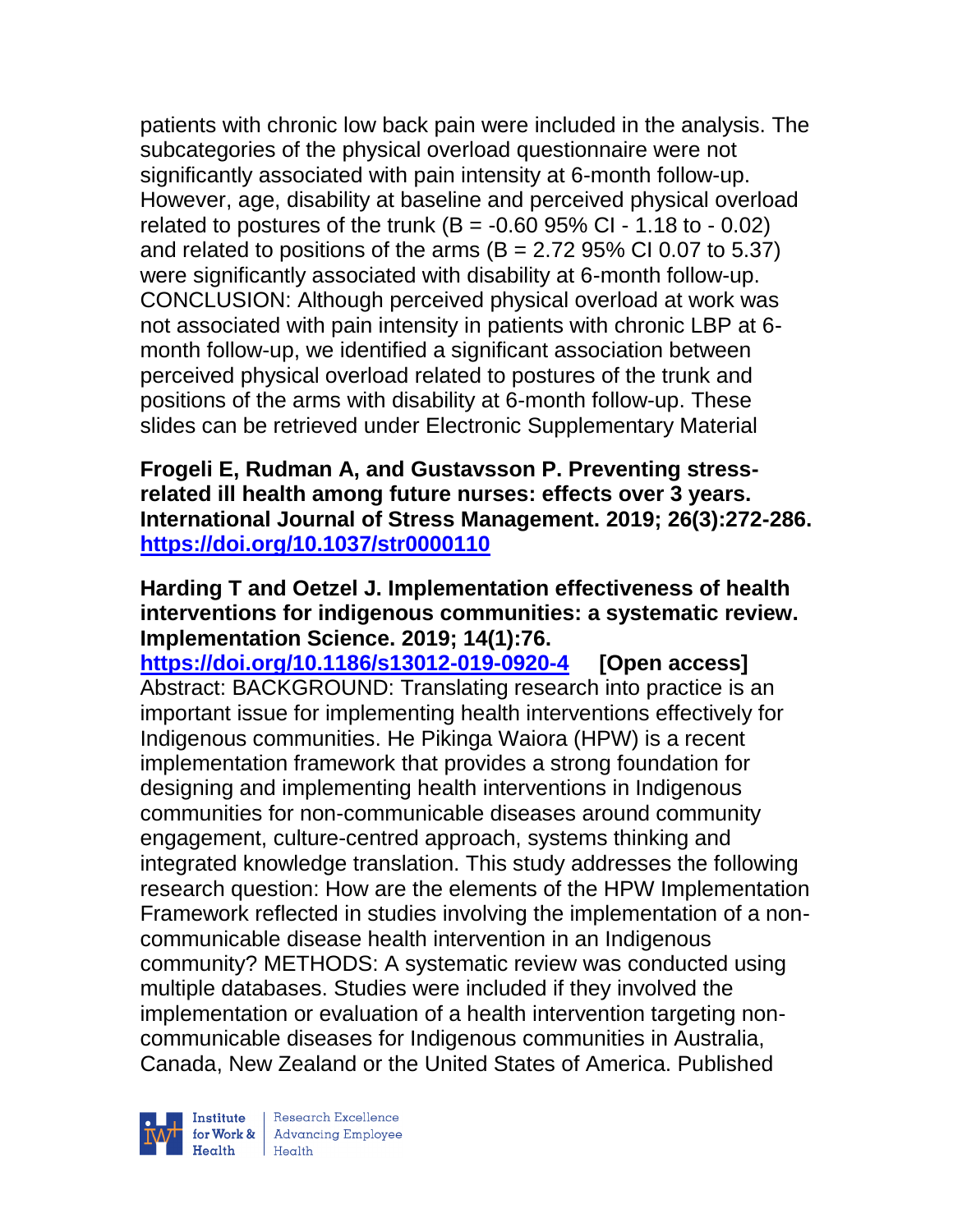quantitative and qualitative literature from 2008 to 2018 were included. Methodological appraisal of the included articles was completed using the Joanna Briggs Institute System for the Unified Management, Assessment and Review of Information. Data on the population, topic, methods, and outcomes were detailed for each individual study. Key data extracted included the HPW elements along with study characteristics, who delivered the intervention and health outcomes. Data analysis involved a qualitative synthesis of findings as guided by a coding scheme of the HPW elements. RESULTS: Twenty-one studies were included. Health topics included diabetes, nutrition, weight loss, cancer and general health. The key themes were as follows: (a) two thirds of studies demonstrated high levels of community engagement; (b) from the culture-centred approach, two-thirds of studies reflected moderate to high levels of community voice/agency although only a third of the studies included structural changes and researcher reflexivity; (c) about a quarter of studies included multi-level outcomes and activities consistent with systems thinking, 40% had individual-level outcomes with some systems thinking, and 33% included individual-level outcomes and limited systems thinking; and (d) almost 40% of studies included high levels of end user (e.g., policy makers and tribal leaders) engagement reflective of integrated knowledge translation, but nearly half had limited end-user engagement. CONCLUSIONS: The HPW Implementation Framework is a comprehensive model for potentially understanding implementation effectiveness in Indigenous communities. The review suggests that the studies are reflective of high levels of community engagement and culture-centredness. The long-term sustainability and translation of evidence to practice may be inhibited because of lower levels of systems thinking and integrated knowledge translation. REGISTRATION: Not registered

#### **Ishak AS, Haque MS, and Sadhra SS. Needlestick injuries among Malaysian healthcare workers. Occupational Medicine. 2019; 69(2):99-105.**

## **<https://doi.org/10.1093/occmed/kqy129>**

Abstract: BACKGROUND: Needlestick injury (NSI) is a significant occupational health issue among healthcare workers (HCWs). AIMS: To determine the national self-reported incidence and risk factors for NSI among Malaysian Ministry of Health (MOH) HCWs. METHODS:

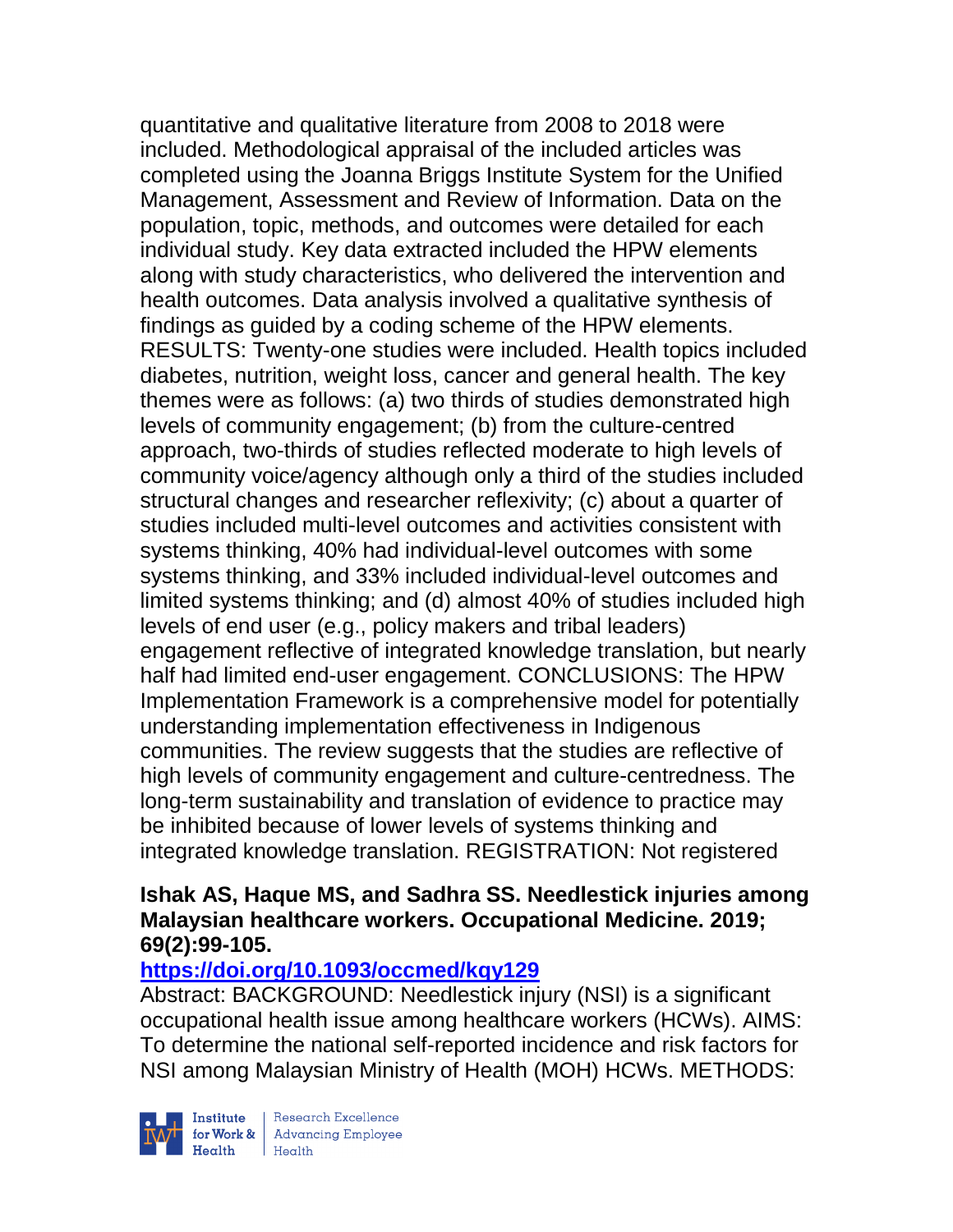Using data from the MOH national sharps injury surveillance programme, information on reported NSIs over a 1-year period (2016) for different HCW subgroups were extracted and analysed. RESULTS: A total of 1234 NSI cases were reported in 2016, giving an overall incidence of 6 injuries per 1000 HCWs. Medical doctors recorded the highest incidence (21.1 per 1000 HCWs) followed by dental staff (7.5), pharmacy staff (4.2), nurses (3.7), medical assistants (3.4) and allied and auxiliary staff (1.0). Doctors had significantly increased risk of NSI compared with allied and auxiliary staff (relative risk [RR] = 20.7, 95% confidence interval [CI] 15.5- 27.5), medical assistants (RR = 6.1, 95% CI 4.5-8.2), nurses (RR = 5.7, 95% CI 5.0-6.6), pharmacy staff (RR = 5.0, 95% CI 3.7-6.6) and dental staff ( $RR = 2.8$ ,  $95\%$  CI 2.2-3.5). Significant differences were found in age and sharps- handling experience between occupational subgroups (P < 0.001 for both variables). Male employees had higher risk than females (RR = 1.33, 95% CI 1.18-1.50), with a significant difference seen in their sharps-handling experience  $(P < 0.01)$ . Important risk factors included unsafe practices such as recapping of needles and their improper disposal. CONCLUSIONS: The national incidence of NSI amongst Malaysian HCWs was lower compared with other countries, but unsafe practices remain an important concern. There is a need to formulate, implement and monitor safe and consistent practices for the different healthcare professionals

### **Love PED, Teo P, Smith J, Ackermann F, and Zhou Y. The nature and severity of workplace injuries in construction: engendering operational benchmarking. Ergonomics. 2019; [Epub ahead of print].**

## **<https://doi.org/10.1080/00140139.2019.1644379>**

Abstract: To remain competitive and manage their safety performance, many construction organisations have engaged in benchmarking themselves against lagging indicators provided by a statutory body. Aggregated metrics that are provided by statutory bodies are not useful for the purpose of operational benchmarking, as 'best practice' is unable to be identified. Access to safety statistics from leading construction organisations' projects is seldom made available for the purposes of benchmarking. In addressing this void and to engender a process of operational benchmarking, a homogeneous dataset is used to examine 26,665 workplace injuries



 $\begin{tabular}{|l|} Institute & Research Excellence \\ \hline for Work & Advancing Employee \\ Health & Health \\ \end{tabular}$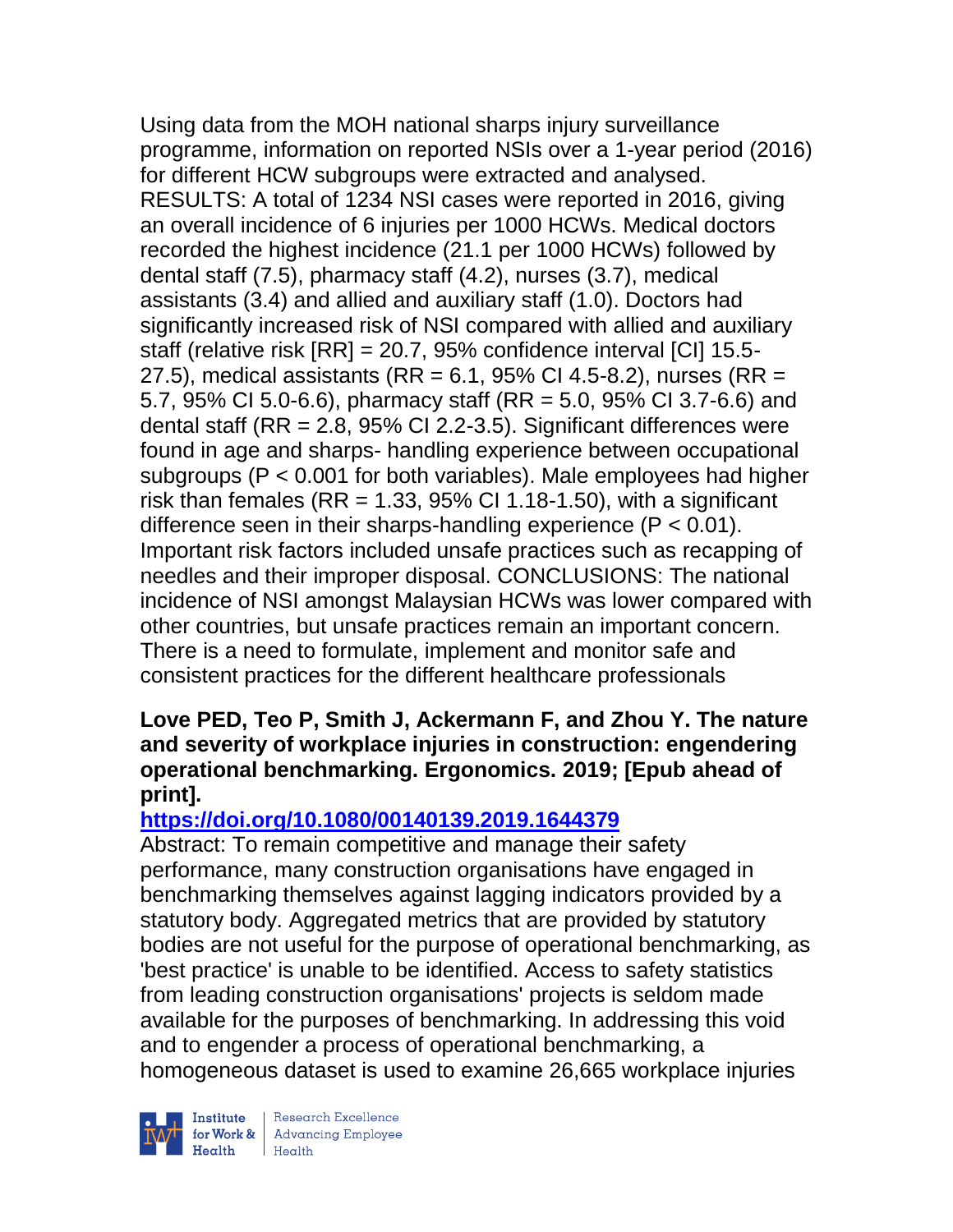that arose during the delivery of 562 projects over a 10-year period by a leading international Australian construction organisation. The nature and the degree of severity of the injuries that arose are statistically analysed. The findings provide invaluable insights into issues contributing to workplace injuries during construction, which can be used as a basis for operational benchmarking and a platform for engaging in continuous improvement. Practitioner summary: Workplace injuries are a problem in construction. Recognising that safety is a key goal for construction organisations, we analyse the nature of workplace injuries that occurred in 562 projects. Acknowledging the challenges of using lagging indicators, an operational framework for engendering best practice in workplace safety is presented

### **Lund CB, Mikkelsen S, Thygesen LC, Hansson GA, and Thomsen JF. Movements of the wrist and the risk of carpal tunnel syndrome: a nationwide cohort study using objective exposure measurements. Occupational and Environmental Medicine. 2019; 76(8):519-526.**

**<https://doi.org/10.1136/oemed-2018-105619> [Open access]** Abstract: OBJECTIVES: We conducted a large cohort study to investigate the association between work-related wrist movements and carpal tunnel syndrome (CTS). METHODS: Electro-goniometric measurements of wrist movements were performed for 30 jobs (eg, office work, child care, laundry work and slaughterhouse work). We measured wrist angular velocity, mean power frequency (MPF) and range of motion (ROM). We established a cohort of Danish citizens born 1940-1979 who held one of these jobs from age 18-80 years, using Danish national registers with annual employment information from 1992 to 2014. We updated the cohort by calendar year with jobspecific and sex-specific means of measured exposures. Dates of a first diagnosis or operation because of CTS were retrieved from the Danish National Patient Register. The risk of CTS by quintiles of preceding exposure levels was assessed by adjusted incidence rate ratios (IRR(adj)) using Poisson regression models. RESULTS: We found a clear exposure-response association between wrist angular velocity and CTS with an IRR(adj) of 2.31 (95% CI 2.09 to 2.56) when exposed to the highest level compared with the lowest. MPF also showed an exposure-response pattern, although less clear, with an



| Research Excellence for Work & Advancing Employee<br>Health Health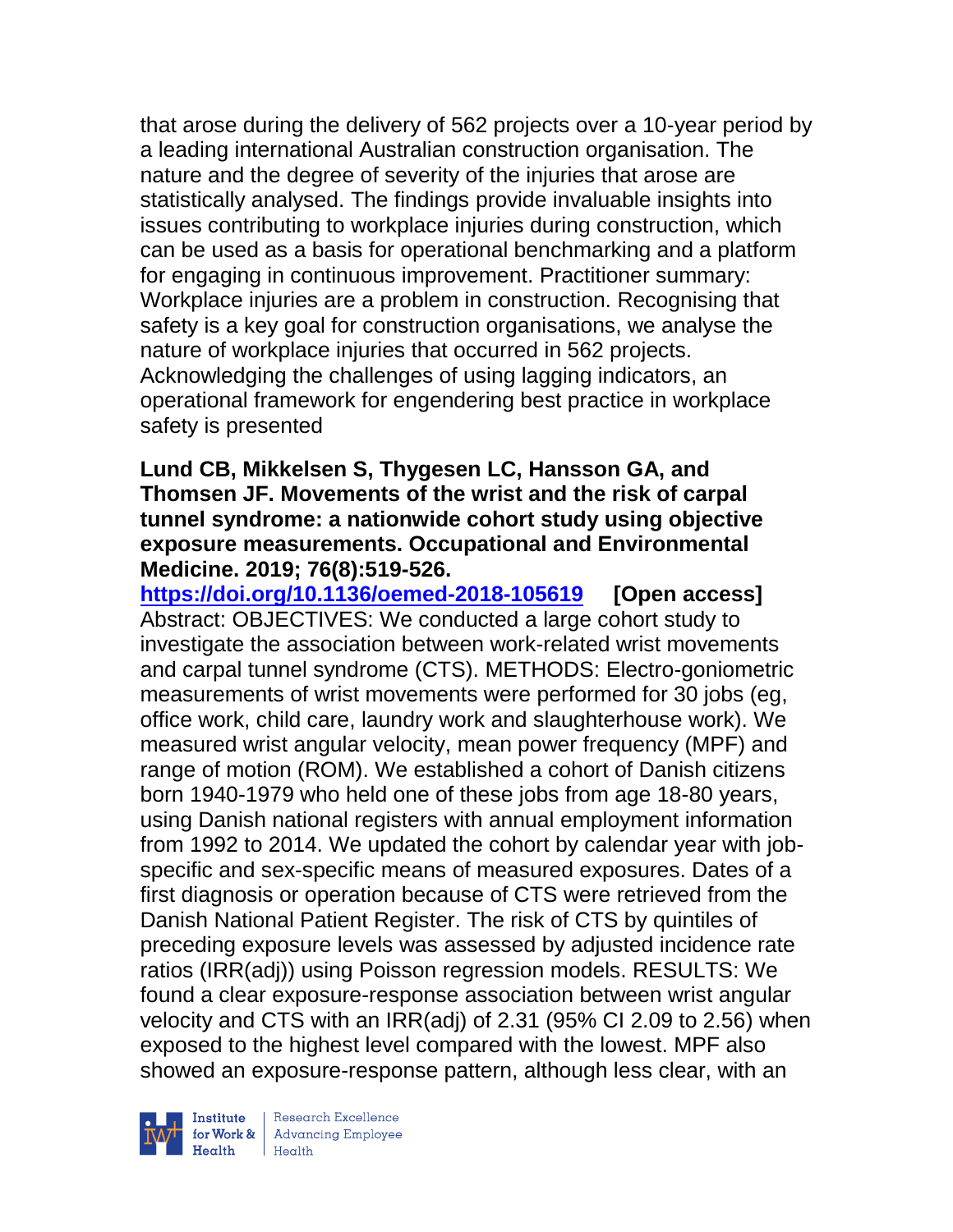IRR(adj) of 1.83 (1.68 to 1.98) for the highest compared with the lowest exposure level. ROM showed no clear pattern. Exposureresponse patterns were different for men and women.

CONCLUSIONS: High levels of wrist movement were associated with an increased risk of CTS. Preventive strategies should be aimed at jobs with high levels of wrist movements such as cleaning, laundry work and slaughterhouse work

#### **Miller AS, Ailey SH, Buchholz SW, Fogg L, and Ingram D. Improving stage of change in an employee wellness program. Workplace Health & Safety. 2019; 67(8):381-390. <https://doi.org/10.1177/2165079919838291>**

Abstract: Physical activity readiness of front-line employees caring for adults with disabilities ( $N = 381$ ) improved during a two-phase project based on stages of change (SOC) theory. In Phase 1, we assessed barriers to, and readiness for, participation in an employee wellness program. We collected data from workers using focus groups and a preintervention physical activity readiness survey. Focus groups  $(N =$ 14) identified barriers, including lack of communication about the employee wellness program. With respect to their  $SOC (N = 82)$ , 7% were in precontemplation, 16% in contemplation, 52% preparation, 5% in action, and 20% in maintenance SOC. In Phase 2, we aimed to improve readiness for participation in the program. We used SOCbased employee Facebook group messages, a health education fair, and measurement through a postintervention physical activity readiness survey. The mean number of "views" in which the workers saw the 16 theory-based messages was 12.2 (range  $= 0-27$ ). Fourteen adults and 17 children attended the fair. Postintervention survey results ( $N = 125$ ) indicated physical activity readiness improvement with 1% in precontemplation, 21% in contemplation, 33% in preparation, 33% in action, and 12% in maintenance SOC

**Oliv S, Gustafsson E, Baloch AN, Hagberg M, and Sanden H. Workplace interventions can reduce sickness absence for persons with work-related neck and upper extremity disorders: a one-year prospective cohort study. Journal of Occupational & Environmental Medicine. 2019; 61(7):559-564.** 

**<https://doi.org/10.1097/JOM.0000000000001608>** 

Abstract: OBJECTIVE: The objective of this study was to investigate

Institute

| Research Excellence for Work & Advancing Employee<br>Health Health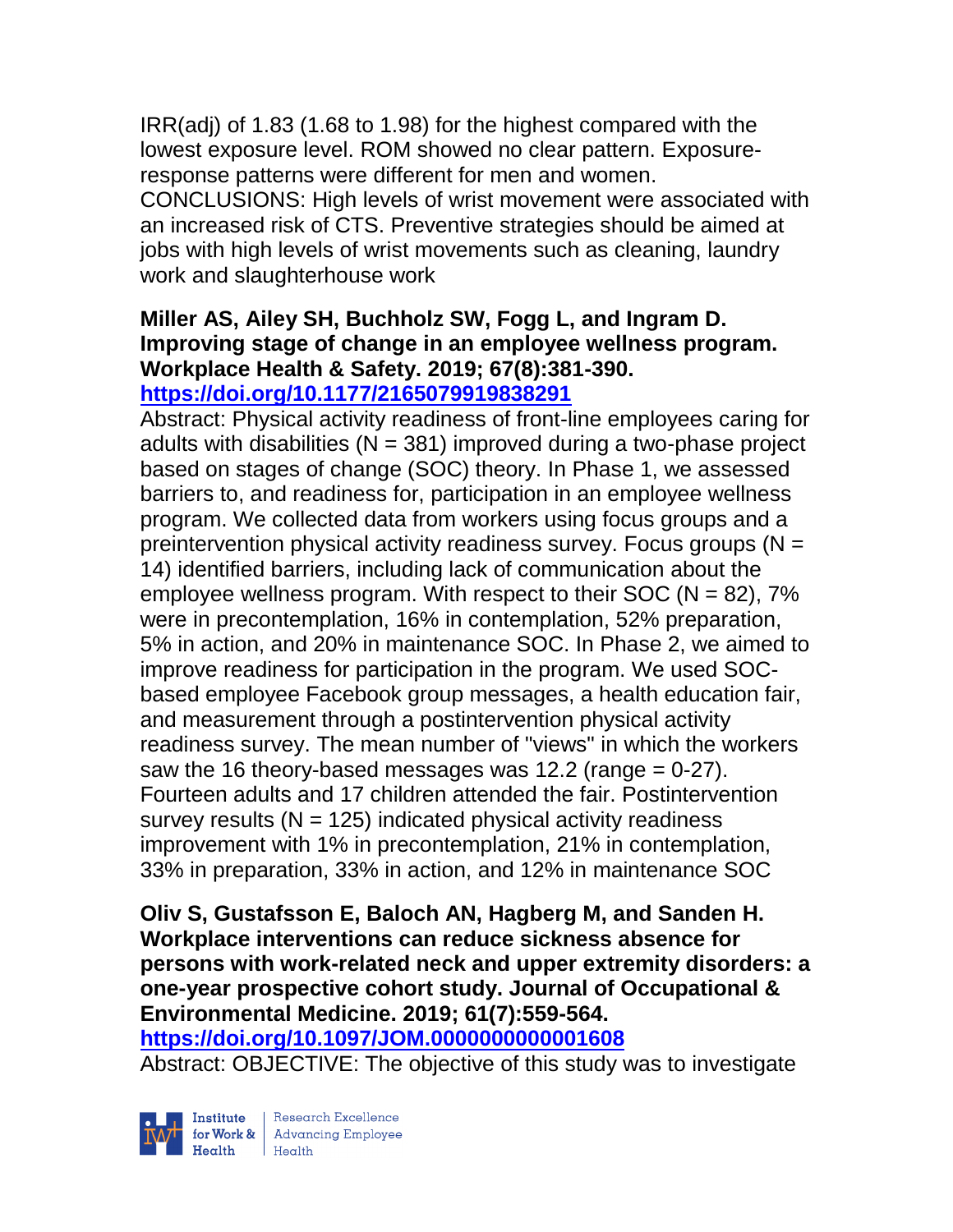whether workplace interventions are effective in reducing sickness absence in persons with work-related neck and upper extremity disorders and whether disorder improvement after intervention reduces sickness absence. METHODS: This study was a prospective cohort study of workers with work-related neck pain or upper extremity disorders. Data were obtained from the Swedish "Workrelated disorders" and "Work environment" surveys. Register data on sickness-absence 1 year after the surveys were made and obtained from the Swedish health insurance database. RESULTS: A significant lower number of sickness-absence days were found for workers reporting improvement after intervention. CONCLUSION: The findings in this study suggest that workplace intervention can reduce sickness absence for workers with neck or upper extremity disorders only if the intervention improves the disorder. The interventions were most effective in reducing medium long sickness absence periods

### **Orgambidez A and Almeida H. Core burnout and power in Portuguese nursing staff: an explanatory model based on structural empowerment. Workplace Health & Safety. 2019; 67(8):391-398.**

## **<https://doi.org/10.1177/2165079918822648>**

Abstract: In the nursing context, structural empowerment has proved to be an organizational tool leading to the prevention of stress and burnout. Structural empowerment is defined as the perception of the presence or absence of empowering conditions in the workplace. However, few studies have explored the particular relationships between power in organizations, structural empowerment, and burnout. The aim of this study was to examine the mediator role of structural empowerment (access to opportunities, information, support, and resources) in the relationship between formal and informal power, and core burnout among Portuguese nurses. We administered a questionnaire among a convenience sample of 304 nurses employed in public hospitals. Model fit and mediation analysis were conducted using path analysis and bootstrapping methods. Formal power, informal power, access to opportunities, and access to resources were significant and negative predictors of core burnout. Opportunities, resources, and informal power had a direct influence on core burnout. Formal power and informal power showed an indirect influence, mediated by opportunities and resources, on core



| Research Excellence **Institute** Research Excellence<br> **Fractional Advancing Employee**<br> **Health** Health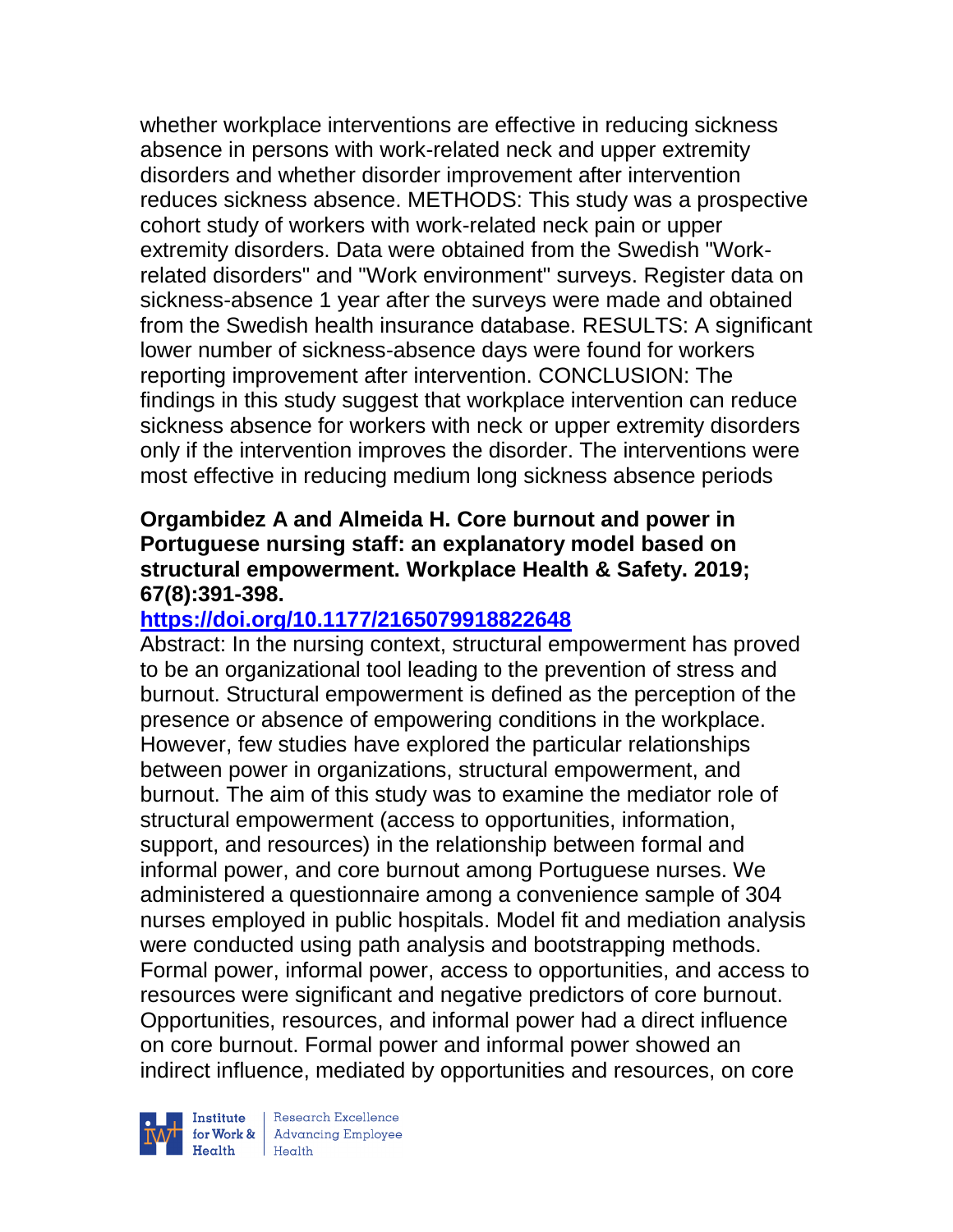burnout. These findings suggest that by providing nurses with high levels of formal and informal power, as well as access to resources and opportunities, their risk of core burnout can be lowered

### **Pilecky D, Vamos M, Bogyi P, Muk B, Stauder D, Racz H, et al. Risk of cardiac arrhythmias after electrical accident: a singlecenter study of 480 patients. Clinical Research in Cardiology. 2019; 108(8):901-908.**

**<https://doi.org/10.1007/s00392-019-01420-2>** 

Abstract: OBJECTIVE: Patients with electrical injury are considered to be at high risk of cardiac arrhythmias. Due to the small number of studies, there is no widely accepted guideline regarding the risk assessment and management of arrhythmic complications after electrical accident (EA). Our retrospective observational study was designed to determine the prevalence of ECG abnormalities and cardiac arrhythmias after EA, to evaluate the predictive value of cardiac biomarkers for this condition and to assess in-hospital and 30-day mortality. METHODS: Consecutive patients presenting after EA at the emergency department of our institution between 2011 and 2016 were involved in the current analysis. ECG abnormalities and arrhythmias were analyzed at admission and during ECG monitoring. Levels of cardiac troponin I, CK and CK-MB were also collected. Inhospital and 30-day mortality data were obtained from hospital records and from the national insurance database. RESULTS: Of the 480 patients included, 184 (38.3%) had suffered a workplace accident. The majority of patients (96.2%) had incurred a low-voltage injury (< 1000 V). One hundred and four (21.7%) patients had a transthoracic electrical injury while 13 (2.7%) patients reported loss of consciousness. The most frequent ECG disorders at admission were sinus bradycardia  $\left($  < 60 bpm, n = 50, 10.4%) and sinus tachycardia  $(> 100$  bpm,  $n = 21, 4.4\%)$ . Other detected arrhythmias were as follows: newly diagnosed atrial fibrillation  $(n = 1)$ ; frequent multifocal atrial premature complexes ( $n = 1$ ); sinus arrest with atrial escape rhythm ( $n = 2$ ); ventricular fibrillation terminated out of hospital ( $n =$ 1); ventricular bigeminy ( $n = 1$ ); and repetitive nonsustained ventricular tachycardia ( $n = 1$ ). ECG monitoring was performed in 182  $(37.9%)$  patients for 12.7  $+/- 7.1$  h at the ED. Except for one case with regular supraventricular tachycardia terminated via vagal maneuver and one other case with paroxysmal atrial fibrillation, no clinically

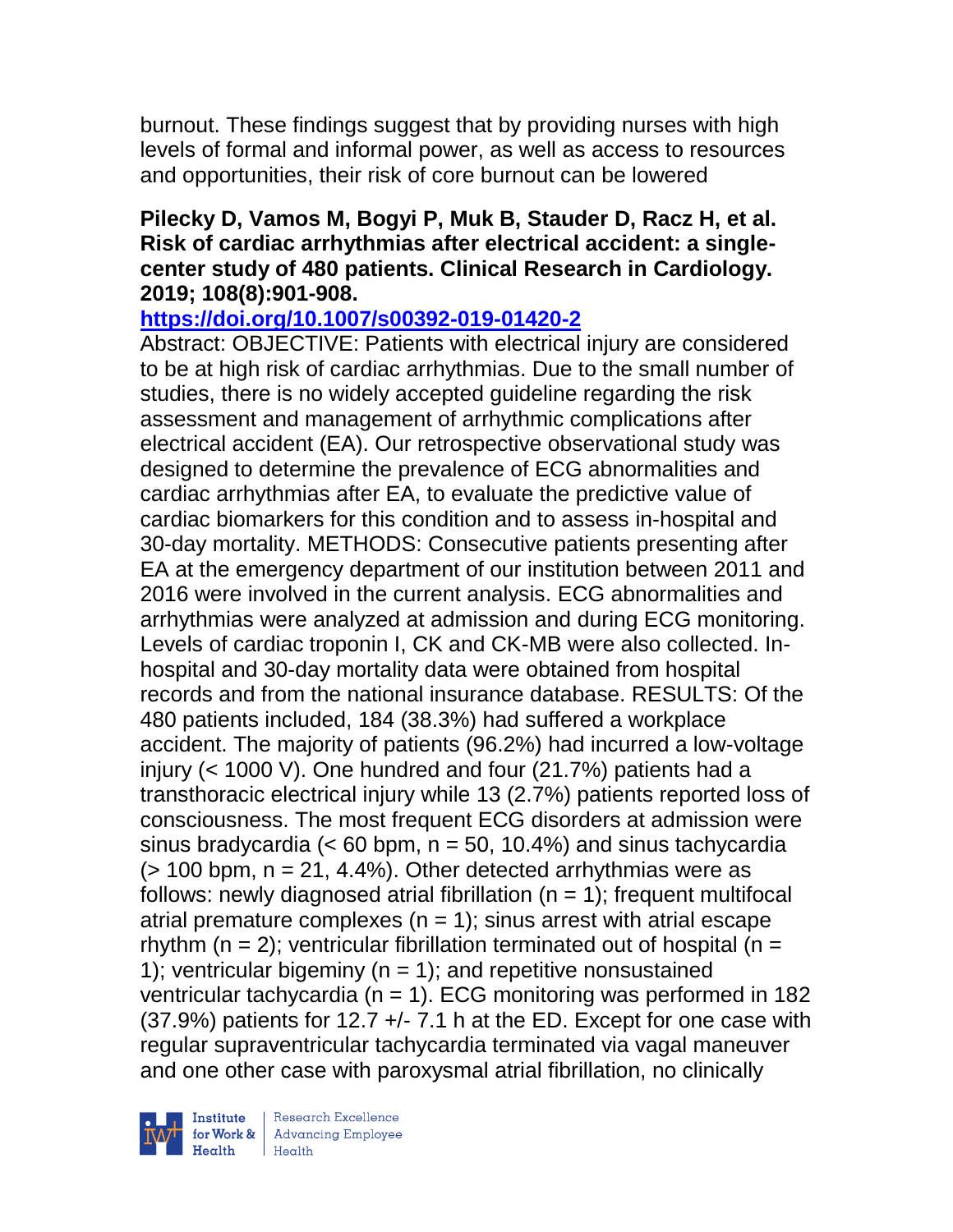relevant arrhythmias were detected during the ECG monitoring. Cardiac troponin I was measured in 354 (73.8%) cases at 4.6 +/- 4.3 h after the EA and was significantly elevated only in one resuscitated patient. CK elevation was frequent, but CK-MB was under 5% in all patients. Both in-hospital and 30-day mortality were 0%. CONCLUSIONS: Most of cardiac arrhythmias in patients presenting after EA can be diagnosed by an ECG on admission, thus routine ECG monitoring appears to be unnecessary. In our patient cohort cardiac troponin I and CK-MB were not useful in risk assessment after EA. Late-onset malignant arrhythmias were not observed

**Schmidt B, Schneider M, Seeger P, van VA, Loerbroks A, and Herr RM. A comparison of job stress models: associations with employee well-being, absenteeism, presenteeism, and resulting costs. Journal of Occupational & Environmental Medicine. 2019; 61(7):535-544.** 

**<https://doi.org/10.1097/JOM.0000000000001582>** 

Abstract: OBJECTIVE: This study investigates the associations between Effort-Reward-Imbalance (ERI), Overcommitment (OC), Job-Demand-Control (JDC), and Organizational Injustice (OIJ) with employee well-being, absenteeism, and presenteeism, as well as the costs incurred. METHODS: Cross-sectional data from 1440 German pharmaceutical company employees assessing job stress, employee well-being, absenteeism, and presenteeism were used. Linear regression and interval regression analyses assessed separate and independent associations and sample-specific costs were estimated. RESULTS: All four stressors were related to employee well-being, presenteeism, and absenteeism when analyzed separately. OIJ showed the strongest independent association with absenteeism  $(coef. = 0.89; P < 0.01)$ , whereas OC was most strongly independently associated with lower well-being (coef.  $= -0.44$ ;  $P <$ 0.01) and higher presenteeism (coef.  $= 0.28$ ;  $P < 0.01$ ). Absenteeism costs per employee/year were higher than presenteeism costs. CONCLUSIONS: Occupational health interventions reducing job stress will have strong potential for productivity raise and lower costs

**Thomson L, Stanyon M, Dening T, Heron R, and Griffiths A. Managing employees with dementia: a systematic review. Occupational Medicine. 2019; 69(2):89-98.** 



| Research Excellence for Work & Advancing Employee<br>Health Health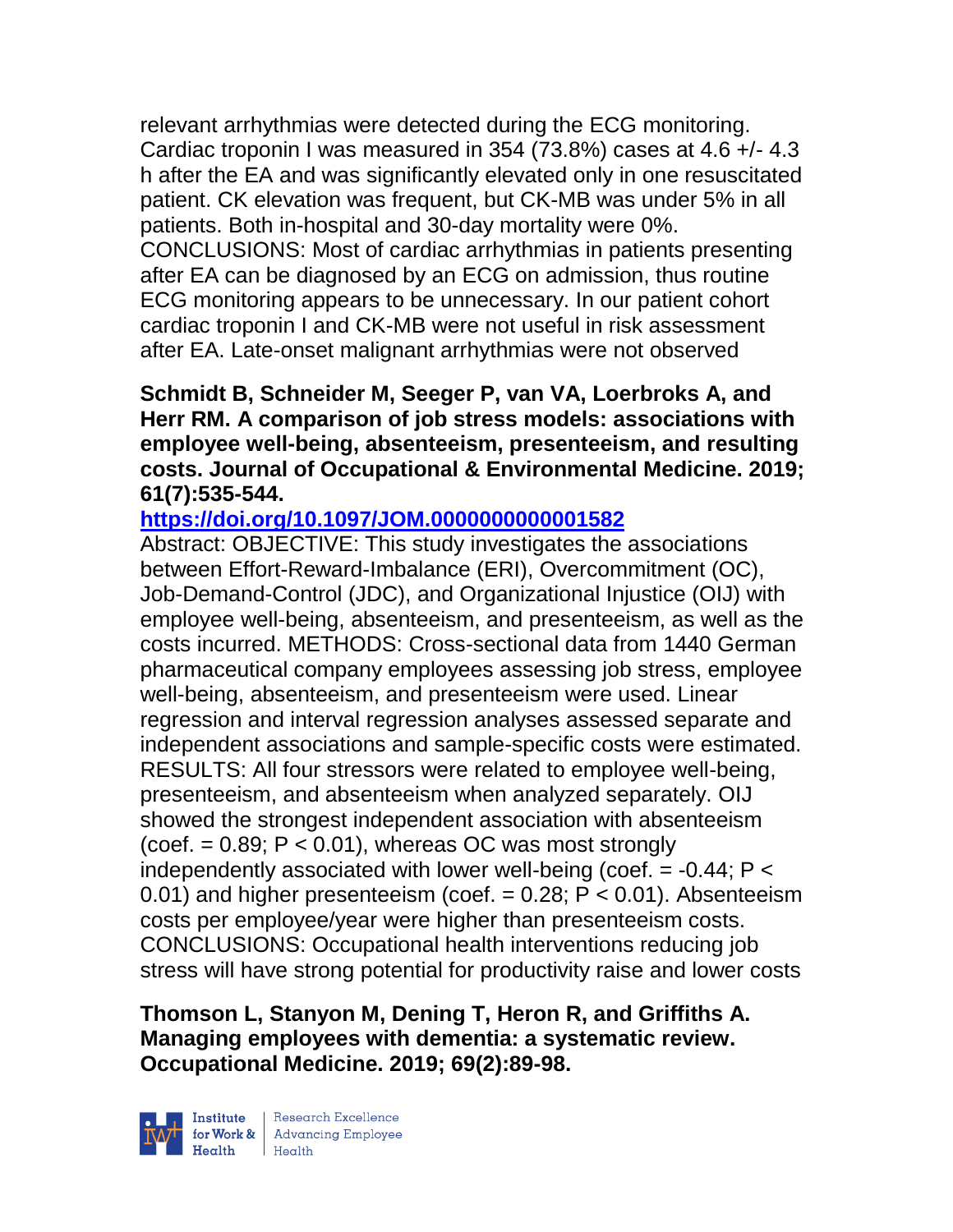## **<https://doi.org/10.1093/occmed/kqy161>**

Abstract: BACKGROUND: The experience of developing dementia while in employment has been explored from the point of view of the employee, but less is known about the perspectives, experiences and needs of employers. AIMS: To review systematically literature about the management of employees who develop dementia whilst in employment. METHODS: Databases searched included MEDLINE, EMBASE, PsycINFO, CINAHL, BNI, ABI Inform, ISI Web of Science, Open Grey and dementia journals database; 44 documents were identified for inclusion in the review: 22 journal papers, one PhD thesis and 21 articles, reports and webpages from the grey literature. As all documents were qualitative in nature a thematic synthesis of their content was undertaken. RESULTS: Three main themes and ten sub-themes were identified. The main themes concerned early presentation and identification in the workplace; reasonable adjustments for people with working age dementia; and the provision of information to raise awareness and facilitate informed choice. The evidence suggested that there is a lack of awareness about working age dementia and that this may impact negatively on employees. Guidance for employers offered suggestions for good practice. CONCLUSIONS: Guidance for employers is increasingly available although it rarely refers to the evidence base. There is a need for future studies that explore the effectiveness of guidance and training initiatives for employers. Examples of good practice where employees with dementia have been well supported in the workplace and who have been able to leave the workforce with dignity, would be helpful

# **van Kampen V, Bruning T, and Merget R. Serial fractional exhaled nitric oxide measurements off and at work in the diagnosis of occupational asthma. American Journal of Industrial Medicine. 2019; 62(8):663-671.**

**<https://doi.org/10.1002/ajim.22996>** 

Abstract: BACKGROUND: Fractional exhaled nitric oxide (FeNO) before and after specific inhalation challenge has been postulated as an additional tool in the diagnosis of occupational asthma (OA), but little is known about serial FeNO measurements at home and at work. The aim of the present study was to assess the contribution of serial measurements of FeNO off and at work toward the diagnosis of OA.